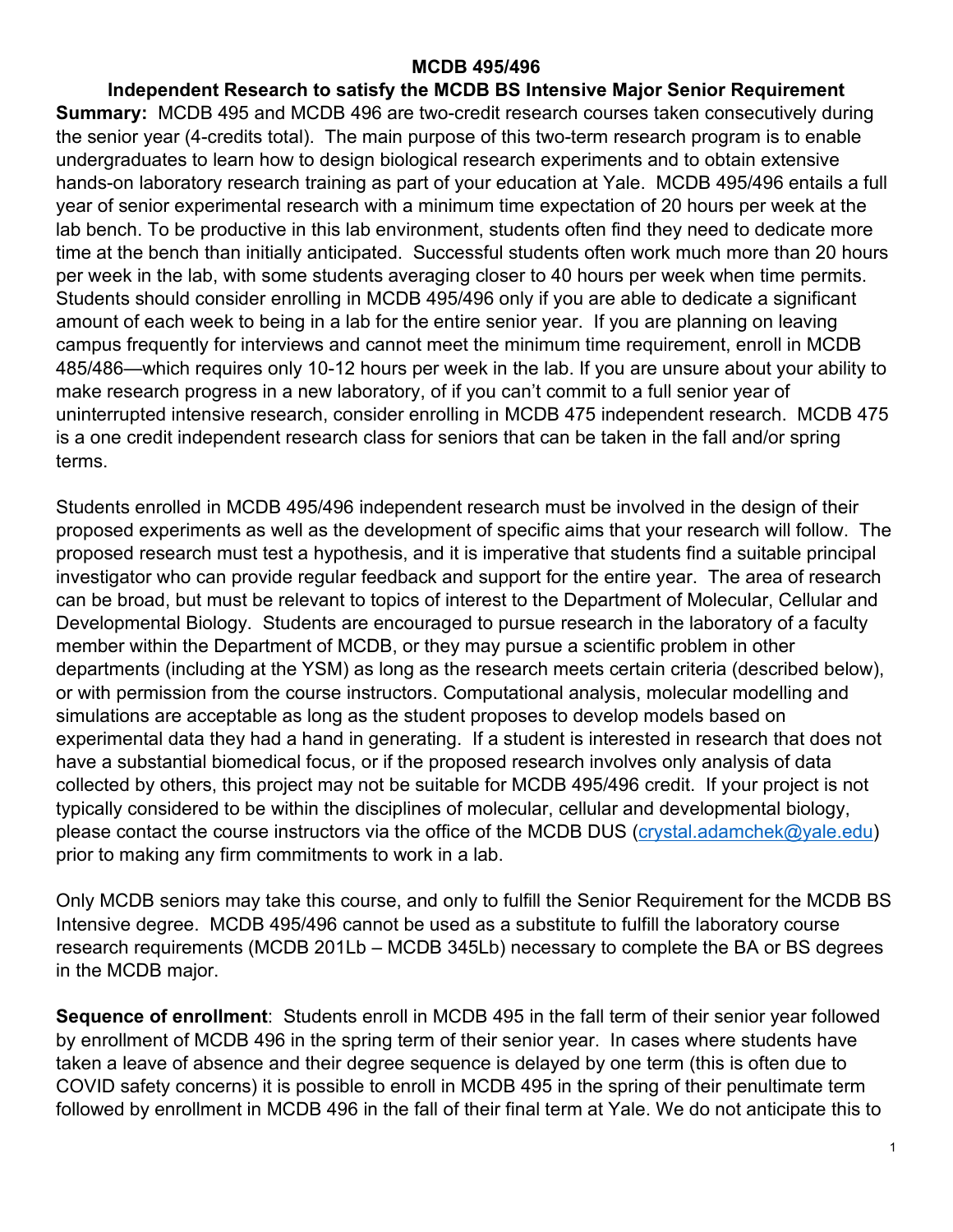be an issue for the academic year given that university is expecting all students to return for in-person instruction and starting this fall term. In rare instances where a student chooses to enroll in MCDB 495/496 out of sequence they must still submit a poster summarizing their senior research due on the last day of classes in the spring term. Students who graduate in December may submit posters electronically for the presentation in April. Accordingly, students who graduate in December do not need to be physically present to present the final MCDB 485/486 poster session in April. Students enrolled out-of-sequence must also present to a peer cohort a formal 15- minute seminar in the Fall term.

## **Deadlines for assignments:**

Fall Term MCDB 495: Students submit a research Proposal at the start of the fall term. Students enrolled in MCDB 495/496 are expected to meet with their faculty principal investigator (and mentor if possible) to draft a 1-2-page research proposal that is due at 5 PM on the last day of the add/drop (Wednesday 15 September, 2021). Ideally you can meet prior to the start of your senior year, but if this is not the case, students must meet (this can be via Zoom) during the first week of classes to finalize a research proposal that is mutually satisfactory. The 2-page limit proposal include specific aims, background, rationale and limited references. The 2-page limit does not include the title page (see details below).

## **Fall Term 2021 MCDB 495**:

o Students submit a **grant proposal** at the end of the fall term. To receive credit for MCDB 495, students must submit a 5-page (double-spaced) grant proposal due on the last day of classes in the fall term (Friday 10 December, 2021).

o Students give a **12-minute formal seminar** to a peer cohort in early December. This seminar is limited to 15 minutes to allow for a few questions from the audience.

## **Spring Term 2022 MCDB 496**:

o If you completed MCDB 495 in the fall term of your senior year and are starting MCDB 496 without any gaps in your enrollment, *you do not need to write another proposal for MCDB 496 in the spring term.*

o Students submit a **12-15 (double-spaced) research summary** due on the last day of classes in April. This written report should summarize your research effort. The 15-page limit is firm and includes: all data, appendices and references. The title page does not count toward the 15-page limit.

o Students make a **poster** to present at the MCDB Senior Poster Session held in YSB on the last day of spring term in April.

**Submission and Formatting Instructions for all written work**: All papers should be uploaded to the *Assignments* folder in Yale Canvas for MCDB 495/496. Additionally, please follow these formatting instructions: include a title page with the following information:

(a) Title of Research,

- (b) Student Name,
- (c) Course # & Term, and
- (d) PI Name.

(e) Include a header on pages 2 through end with: Student Name, course & Term and page number. Save papers as a pdf using the following nomenclature: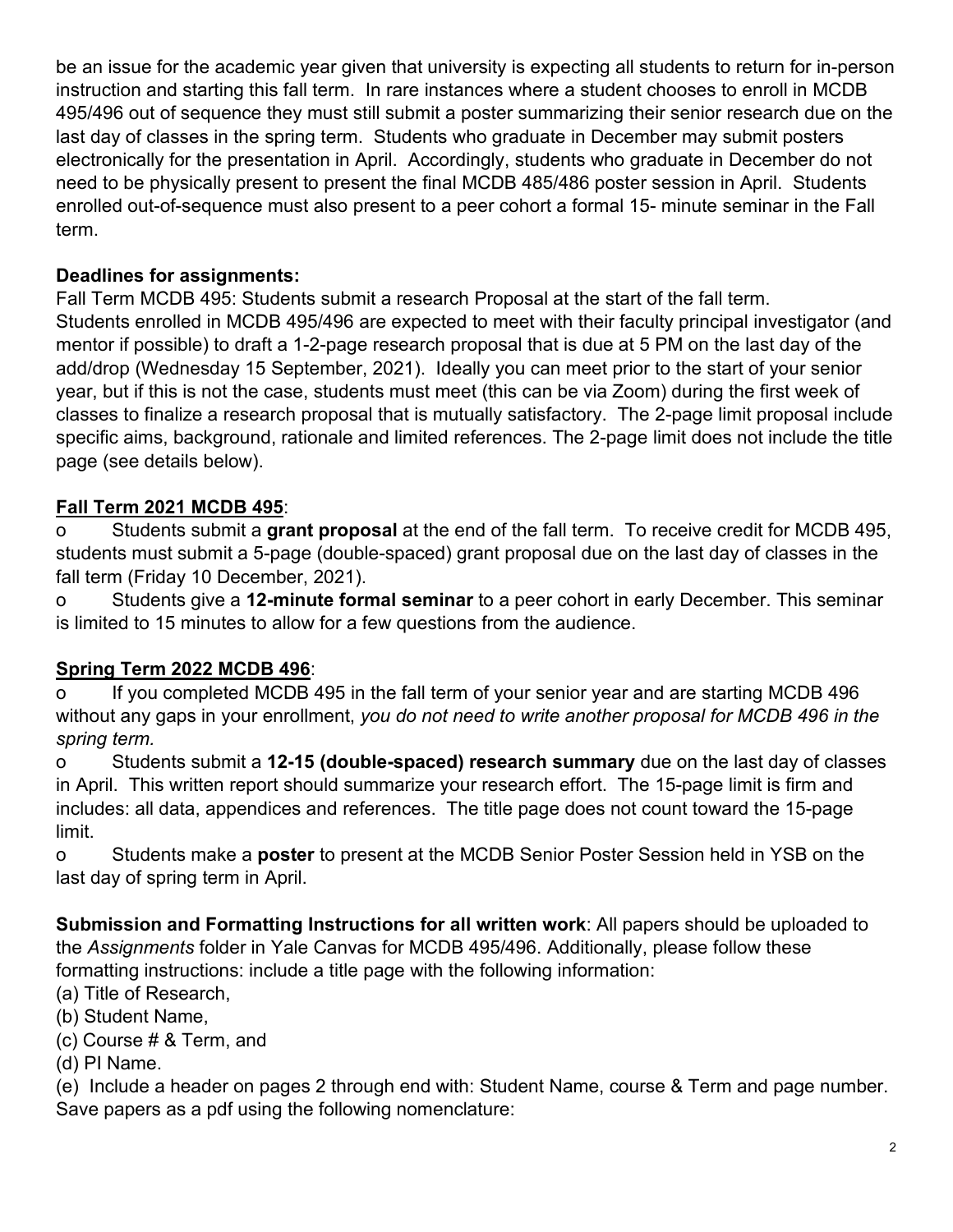StudentLastName FirstName MCDBCourse Term&Year.pdf. Send a copy to your PI!

**Safety Requirements**: Note that you will need to fulfill various safety and associated requirements to begin research, depending on your field of study. If you will be working with radioisotopes in a laboratory you must have attended a radiation safety training seminar at Yale. You will not be able to start your experiments unless this requirement is fulfilled. In addition, you should discuss with your supervisor whether you should take a chemical safety course. If your proposed research involves animal use your professor must have an approval for this protocol from IACUC. Your professor must send a new form to IACUC to include you in the protocol once your project has been approved. If you have not already done so, you need to complete an IACUC course before research can begin.

Students enrolled in MCDB 495/496 are expected to read and sign a binding contract (see below) that indicates your willingness to meet essential criteria for a year of research in a chosen laboratory. The contract signed by you and your principal investigator (or mentor) is required to be uploaded to MCDB 495/496 Canvas Assignments folder by 5 PM on the last day of add/drop period for MCDB 495/496.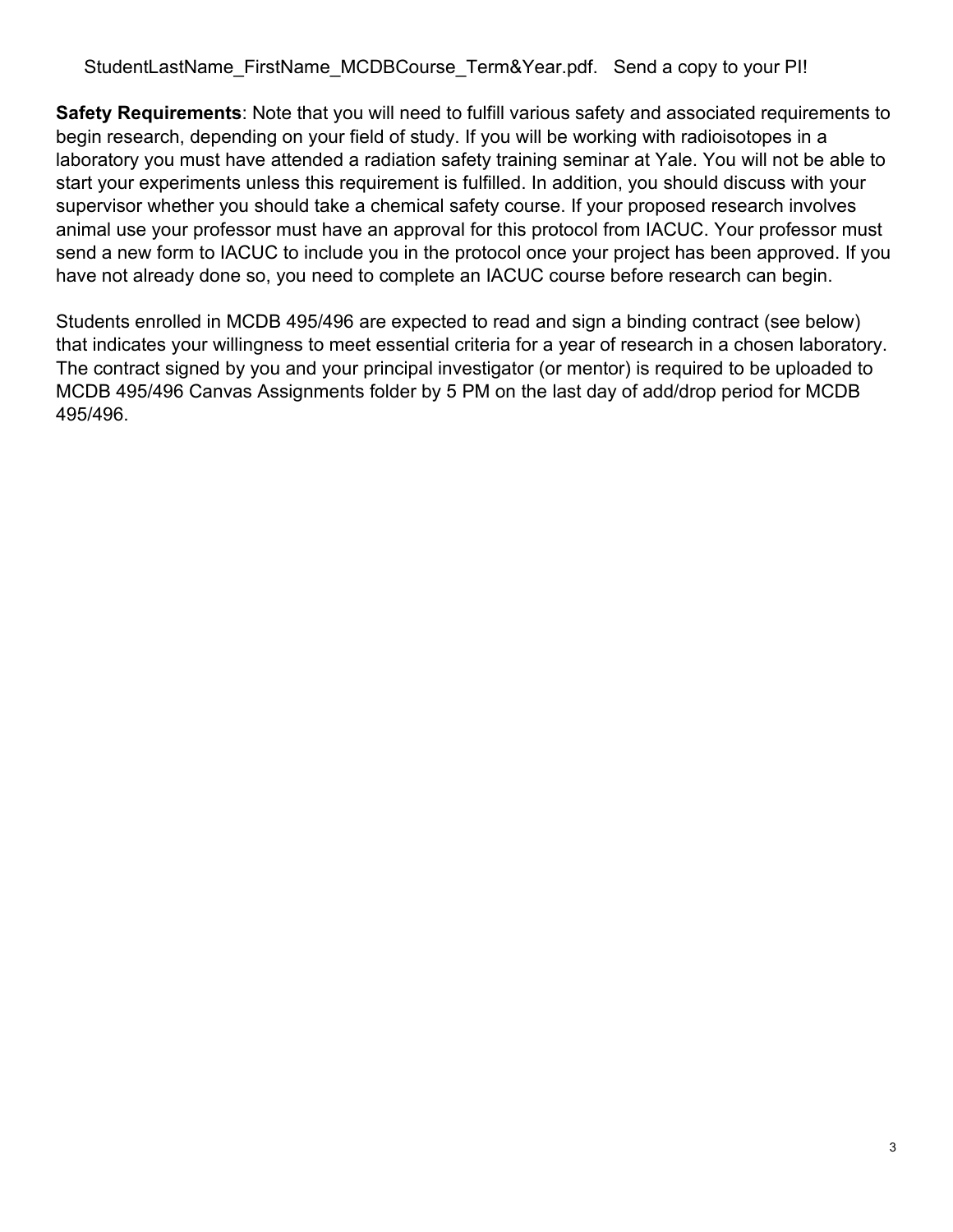## **MCDB 495/496 Student Contract**

As a student conducting independent research for Yale College course credit in MCDB 495/496, I agree to the following:

1) My research project will involve >20 hours per week of experimentation and analysis in the laboratory setting, with no less than 20 hours per week at any point during the semester when classes are in session. In rare instances where students may not be able to meet the minimal time commitments on a weekly basis, they must make arrangements with their laboratory mentor and laboratory principal investigator (PI) to make-up lost research time prior to the end of the term.

2) I acknowledge that failure to be present in the laboratory for the minimal time requirement may result in being removed from MCDB 495/496 based on the recommendation of the research principal investigator who heads the laboratory, or at the discretion of the MCDB 495/496 faculty course instructors.

3) I will make every effort to attend all of my research PI's laboratory meetings and also present my research to my labmates at least once each term that I'm enrolled in MCDB 495/496.

4) I will give a 12-minute formal seminar (MCDB 495/496 oral presentation requirement) in December of 2021. This oral presentation may be similar in content to the seminar presented at your laboratory meeting (see #3), but is different in that it is presented to a cohort of peers enrolled in the MCDB 495/496 research program.

5) I will attend at least 2 of the MCDB 485/486 oral presentation sessions and will present my research at one of them. These presentations are scheduled to be in-person, but pending university and CDC recommendations for COVID-19 safety, these presentations may be via ZOOM.

6) I will make every effort to schedule my MCDB Oral Presentations (in December) at the date and time that fits with my mentor's schedule so that my principal investigator and laboratory colleagues can attend my talk.

7) I will present a poster of my final day of classes in April of 2022.

| Name of student:                                                | Signature:                                                                                          |
|-----------------------------------------------------------------|-----------------------------------------------------------------------------------------------------|
| Email address:                                                  |                                                                                                     |
| Major; College; Class:                                          |                                                                                                     |
| Mobile $#$ :                                                    |                                                                                                     |
| Name of PI (Faculty who heads the laboratory of your research): |                                                                                                     |
| Email of PI:                                                    |                                                                                                     |
| Department, Building and Lab Room #                             |                                                                                                     |
|                                                                 | Name and title of research mentor (if different from PI). This is the person who will work with you |
|                                                                 | at the lab bench on a regular basis. This could be a postdoctoral fellow, a graduate student or a   |
| lab manager:                                                    |                                                                                                     |
| Name:                                                           | Title:                                                                                              |

Email address: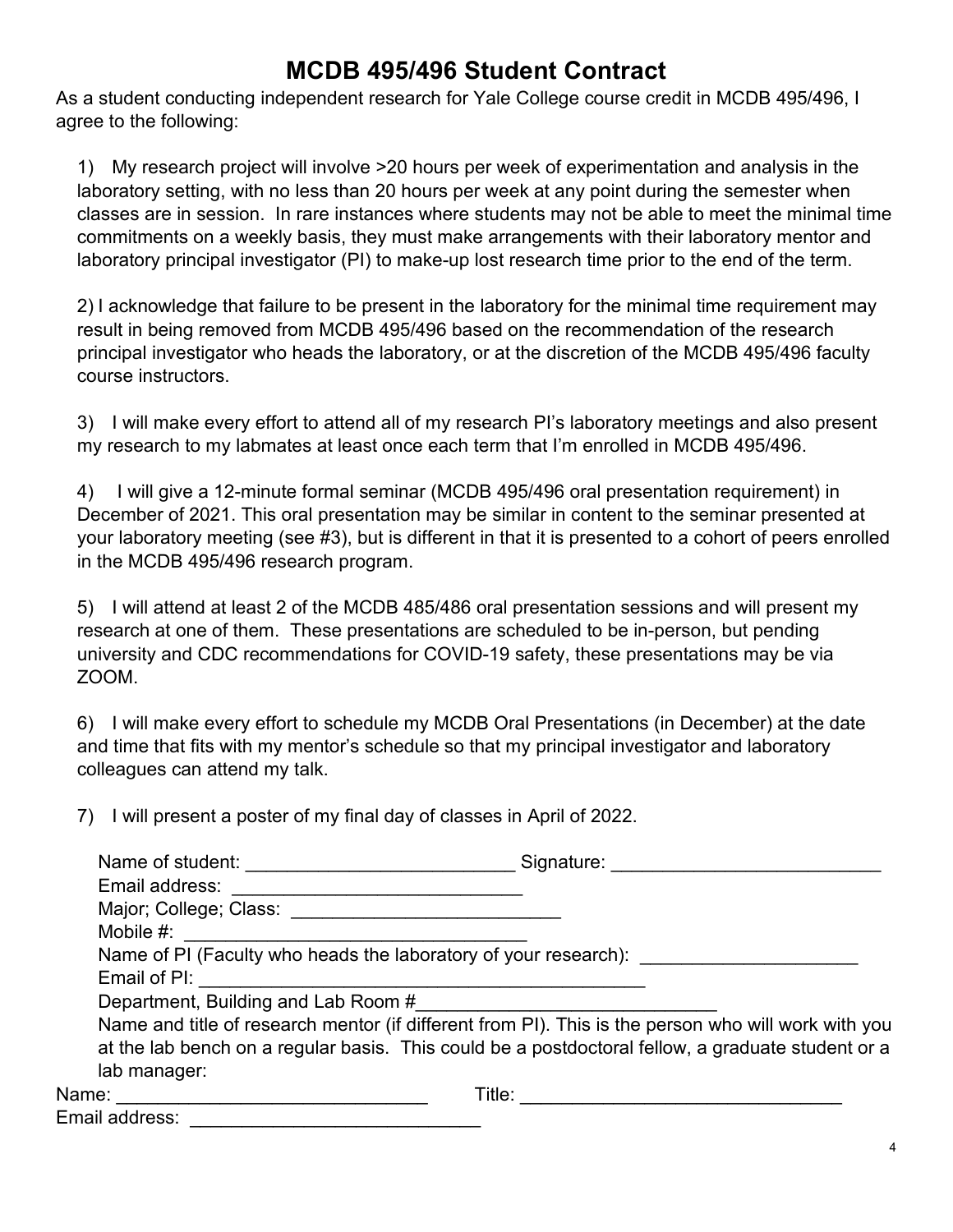One of the requirements for accepting undergraduates into your laboratory for course credit in MCDB 495/496 research is that you agree to the following:

### **MCDB 495/496 Research Mentor Contract:**

 I acknowledge that each MCDB 495/496 student engaged in research under my supervision will be present in the laboratory and engaged in the assigned project for >20 hours per week on average for the entire term that classes are in session. If this is not the case, by mid semester of the term I will notify the student and the MCDB 495/496 coordinators that an increase in effort is expected. I am aware that failure to meet this expectation will result in the student's withdrawal from the course. I expect all MCDB 495/496 students working in my laboratory to attend our laboratory meetings and present their research at least once each term.

| Student:                                                                                    |  |
|---------------------------------------------------------------------------------------------|--|
| <b>Research Mentor:</b>                                                                     |  |
| Signature of Research Mentor:                                                               |  |
| Mentor's Department:                                                                        |  |
| Email Address:                                                                              |  |
| Mobile $#$ :                                                                                |  |
| It is the responsibility of the undergraduate student to obtain the required signatures and |  |
| upload this form to the MCDR 495/496 Canvas Assignment section                              |  |

*upload this form to the MCDB 495/496 Canvas Assignment section. If you have questions, contact crystal.adamchek@yale.edu* 

### **Due dates for contracts**:

Fall term of 2021:

Wednesday: 15 September, 2021 by 5 PM to the Canvas Assignments MCDB 474 folder. Student and Mentor Contract; 1–2-page research proposal with 1-3 specific research aims, background, proposed goals and pertinent references.

Friday: 10 December, 2021 by 5 PM to the Canvas Assignments MCDB 474 folder. Fall term final report: (12-15 pages double spaced).

Please upload to ASSIGNMENTS in CANVAS. If you are having a problem with CANVAS, don't worry, just send in your proposal to the MCDB DUS Registrar: Crystal.Adamchek@yale.edu Contracts are attached to these guidelines.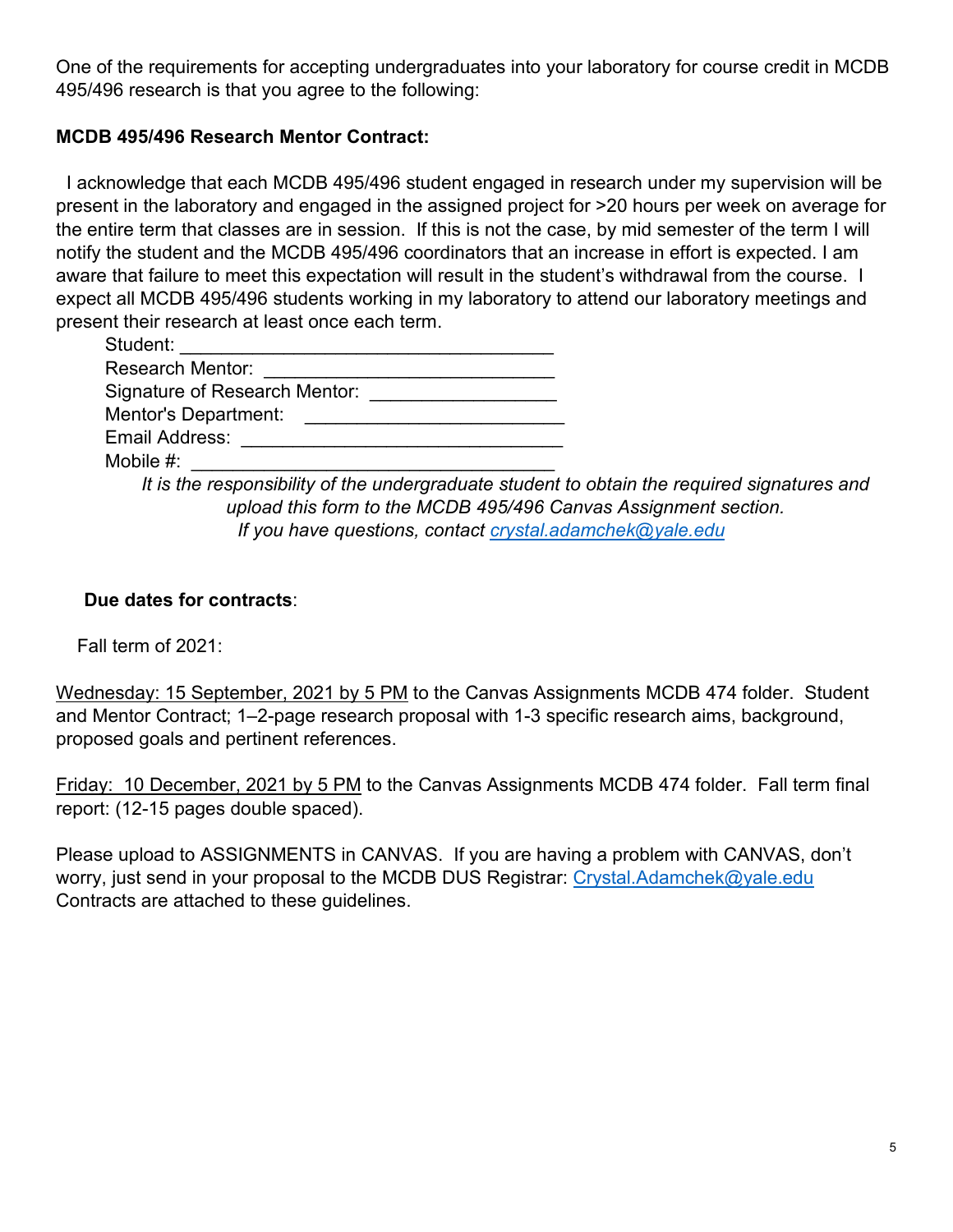### **MCDB 495/496 Assignment Details**:

**The MCDB 495 proposal:** A 1-2-page double-spaced summary of your research (written in collaboration with your research mentor) must be uploaded by the end of Add/Drop period in the fall term. This should include a short (no more than 1 page) overview/background of the project and a section describing the general objectives and most importantly, the specific aims of your project. In most cases, students will outline research strategies for one or two specific aims in two pages of text. You should also add references. The Background, Specific Aims and Methods section of your proposal should not exceed two pages double spaced. You do not need to include Results/Figures in your research proposal. For guidance, ask your mentor to see a Specific Aims section of one of her/his NIH or NSF grants. The title page is not counted in the two-page limit.

**No Proposal necessary for MCDB 496**. If you completed MCDB 495 in the fall term of your senior year, and are starting MCDB 496 without any gaps in your enrollment, you do not need to write another proposal for MCDB 496 in the spring term, as long as you are continuing on the same project in the same lab as in MCDB 495.

**Unacceptable Research Proposals**: Students are encouraged to pursue research on topics pertinent to the interests of the Department of MCDB. This includes a broad range of biomedical research topics ranging from chemical biology to molecular modeling and even statistical software development. Some proposals are not accepted for MCDB credit since the research falls outside our broad field of interests. Proposals will be rejected if a student intends to dedicate the bulk of their time analyzing data gathered by someone else, or if they will be entering previously obtained data into a computer and running a statistical analysis program. Another example of an unsuitable proposal would be gathering data for another person to analyze. For example, taking medical histories or clinical measurements that will be passed on to someone else for study. Reading fMRIs and entering data are rarely acceptable. Projects involving allelic screening of patient populations for SNPs associated with a given disease are also not acceptable unless there is substantive experimental design/content. *If you are considering a project that may fall into one of the categories above, please discuss this with the instructor in charge prior to committing to that laboratory or project (there may be suitable alternative projects in the same lab).* 

**Time Commitment**: We are particularly concerned that each student fulfills the minimum of 20 hours/week in the lab research commitment; part of the Mentor's Contract is to verify that level of participation by midsemester. If for any reason you are unable to fulfill your commitment to the course and laboratory, you will be asked to withdraw from the course. **If for any reason you are unable to fulfill your commitment to the MCDB 495/496 course and laboratory, your course affiliation and credit will be converted to MCDB 485 (or MCDB 475 if you decide not to continue in the spring term with further research).** Note, if you are planning on attending multiple interviews for medical school in the Fall, you are expected to make up for lost time.

**Fall Report – Grant Proposal:** Due date: (last day of classes in December). A 5-page (double spaced) Grant Proposal is due on the last day of classes. This page limit is for the entire reportincluding figures and references. Do not exceed 5 pages total. Make sure you have the following sections, which are patterned after the format of an NIH or NSF Grant: General Objectives (very brief statement)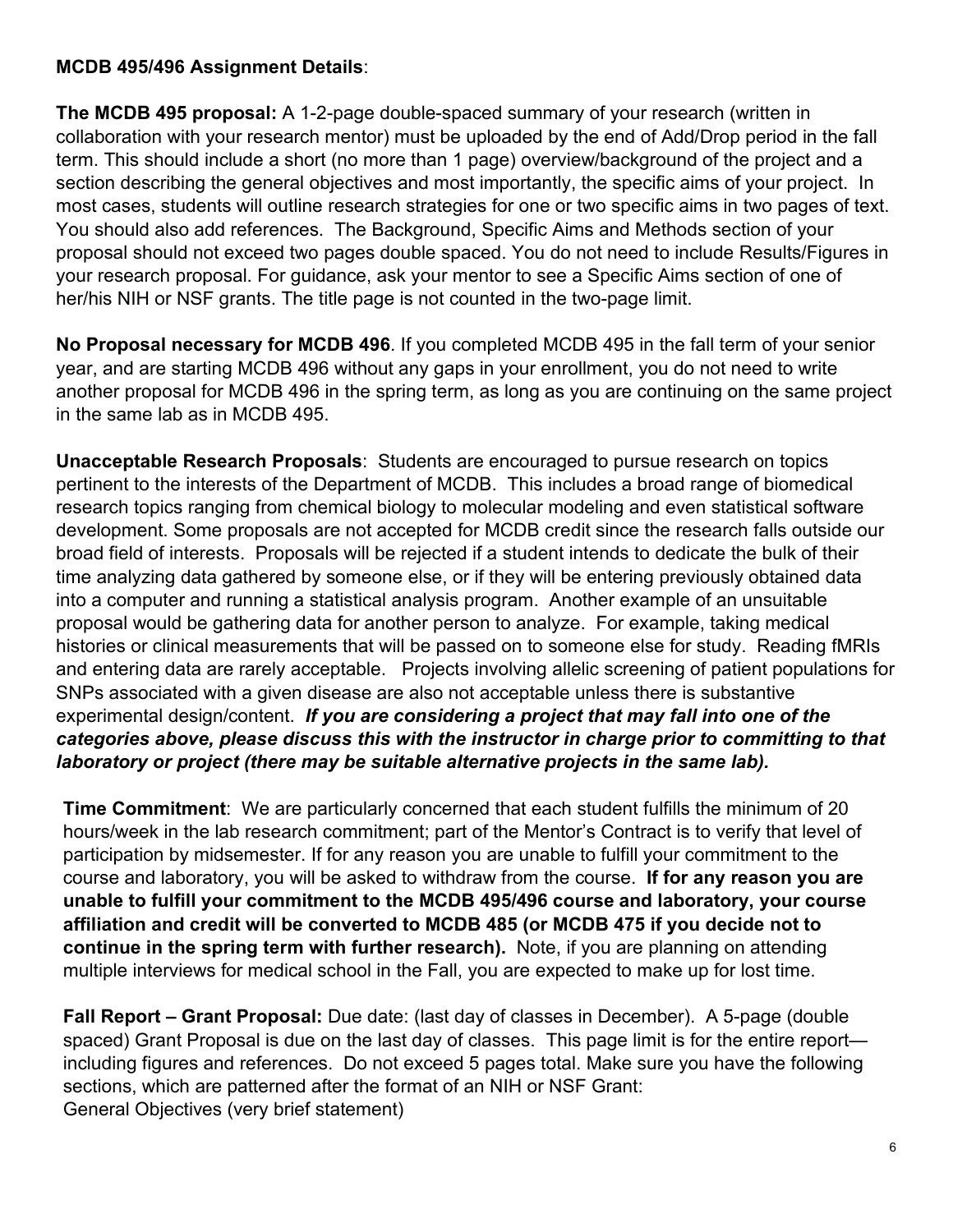Specific Aims Background and Significance Preliminary Results Research Plan **Bibliography** Figure legends must have captions that describe the contents of each figure

### **Oral Presentations** – FALL only for MCDB 495/496 students.

Each student will give an oral presentation on their research to a small group of students enrolled in MCDB 495/496. These sessions will also be open to faculty mentors and lab colleagues. Following the 12-minute presentation, students are expected to answer 2-3 questions from the peer group and faculty. Questions from peers are strongly encouraged and a portion of your course grade will be based in part on participation in these sessions. There will be 6-7 students presenting at each of the sessions, which generally run for about 2 hours. Students must present at one session and attend one additional small group session as a member of the audience. These presentations should be made using PowerPoint. We will have a digital projector available; however, you should plan on bringing your own laptop to plug into the system.

Attendance will be taken. Failure to attend the 2 sessions will result in a loss of a half grade (e.g., a recommended A- will be lowered to a B+). All fall term 2020 presentations will be held remotely. All students in the MCDB 495/496 courses are expected to attend a minimum of 2 MCDB Oral Presentation sessions in the Fall term, (i.e., you will present at one session and attend 1 additional session for a total of 2 sessions). Signups will be handled through Canvas by Crystal Adamchek. All students should try to find a mutually agreeable time with their Research Mentors for their MCDB Oral Presentations. Each student must have a verified time slot for his/her presentation (using the CANVAS sign-up schedule).

Individual slides should be simple and not overloaded with text. Many skilled presenters find it effective to present only one key idea on each slide, as a general rule, and to provide a title on each slide. Your talk should include an introduction of the overarching biological question that you addressed, an explanation of the approach you took to tackle this question, your results, and the conclusions. Your objective should be to make your presentation clear and interesting to individuals who do not share your research background. It is extremely important to define any technical terms and acronyms. You should assume that the audience does not know the terminology or background of your field.

Give a practice talk to your lab members before you give it to the MCDB 495/496 class. As noted in the Research Mentor's contract, his/her attendance at the session at which you are presenting is expected; if she/he cannot attend, you should arrange for someone else from your lab to attend. Mentor participation is a critical aspect of the course. Consequently, consult your research mentor at the beginning of the term to select a date that fits with her/his schedule.

## **Spring Poster Symposium:**

**Posters due via electronic upload to CANVAS**: **Due Date: TBD: Likely 48 hours prior to the last day of classes**.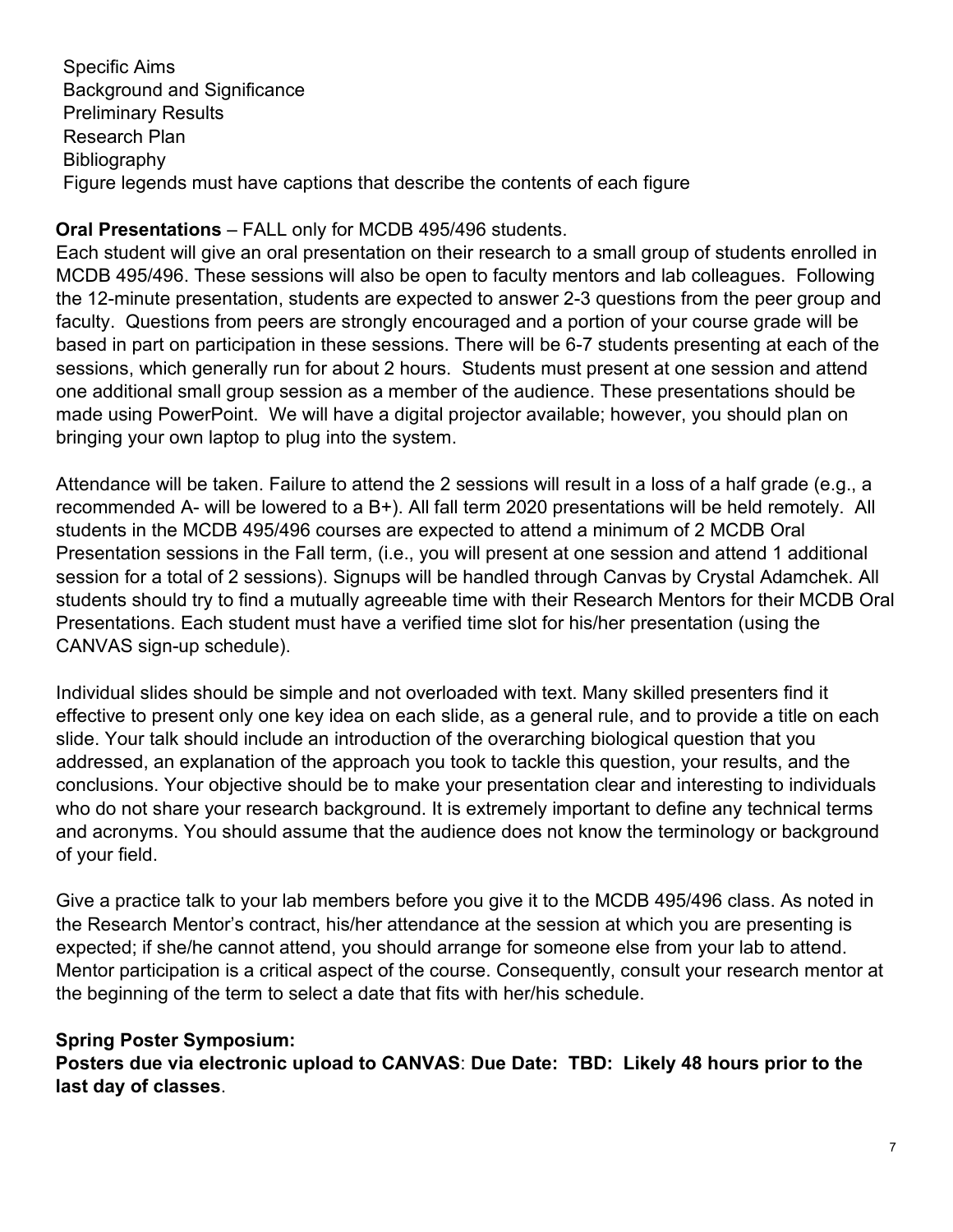### **Poster Presentations: Remote presentation of Posters: All students will be required to be available to present on their posters:**

The purpose of the MCDB 495/496 poster symposium is to share information and more specifically to highlight undergraduate research at Yale. This symposium will be held in YSB or remotely pending health requirements due to COVID-19. The symposium will be open to anyone wishing to attend, so please encourage friends, colleagues and other students to attend. Your research mentor is strongly urged to attend. Each student must prepare a poster. Posters can be as large as 3' X 5', but may be smaller. We will have poster boards and easels available for you to mount your poster. Posters may be printed professionally (please note that there is no funding available for this expense from MCDB), or the student may print them on a color printer and assemble individual sheets onto the poster board at the poster session. Please do not wait until the  $11<sup>th</sup>$  hour to print your poster since local printer s may not be able to meet your deadline. Posters should have a title, and the authors (including you and your research mentor) should be listed as well, usually in large letters at the top, and your research course. The poster should include three sections: Introduction, Results, and Conclusions. The Introduction explains the purpose of your project; the Results section contains figures and/or tables showing your data, with legends or commentary; the Conclusion summarizes what you learned. Feel free also to include what you would do next if you were to continue working on the project.

If you continue in research, the first presentation you are likely to give at a scientific meeting is a poster, so this will be good practice. The fewer the words and the LARGER THEY ARE WRITTEN make it easier for people to notice and examine your poster. If a poster contains a great deal of text in small font, the audience may not read it. The same applies to data. Tables with large numbers of entries may be ignored. Simple figures with a concise conclusion for each are optimal. You should begin to organize your poster well in advance and if you are outsourcing the print job, plan on several days for the project to be completed. Bring it to the session ready to assemble. Please keep in mind that content should take precedence over form. It is most important that your poster be clear, informative, and include meaningful data. Aesthetic appeal is of course nice, but the science is paramount. Finally, discuss your presentation with your colleagues and research mentor well before the session and if you have any further questions/concerns bring the preliminary poster to show the instructor in charge.

### **Spring Report – Research Journal: due last day of spring term. Uploaded to CANVAS**

A 12-15-page double-spaced paper is due on the last day of classes (12-15 pages includes results and literature cited). Well in advance of this deadline, you should meet with your research mentor to plan a general outline for your paper. You and your mentor should engage in continued discussions throughout the writing process. The research mentor should grade the final version of the report and return it to the Office of the DUS (Crystal.adamchek@yale.edu) with comments electronically, along with a recommendation for an overall course grade. Your research mentor will be contacted directly with a form for grading near the end of the term. Consult your research mentor with any further questions that you might have. You should conform to any other specifics that your research mentor might expect in your write-up. The report should be written in a style similar to that of a paper in a typical Research Journal (*Journal of Cell Biology*) and should include the following sections:

• Title Page: Including title, the name and department of the faculty member in whose laboratory the project was performed, the name of the student, course number and date.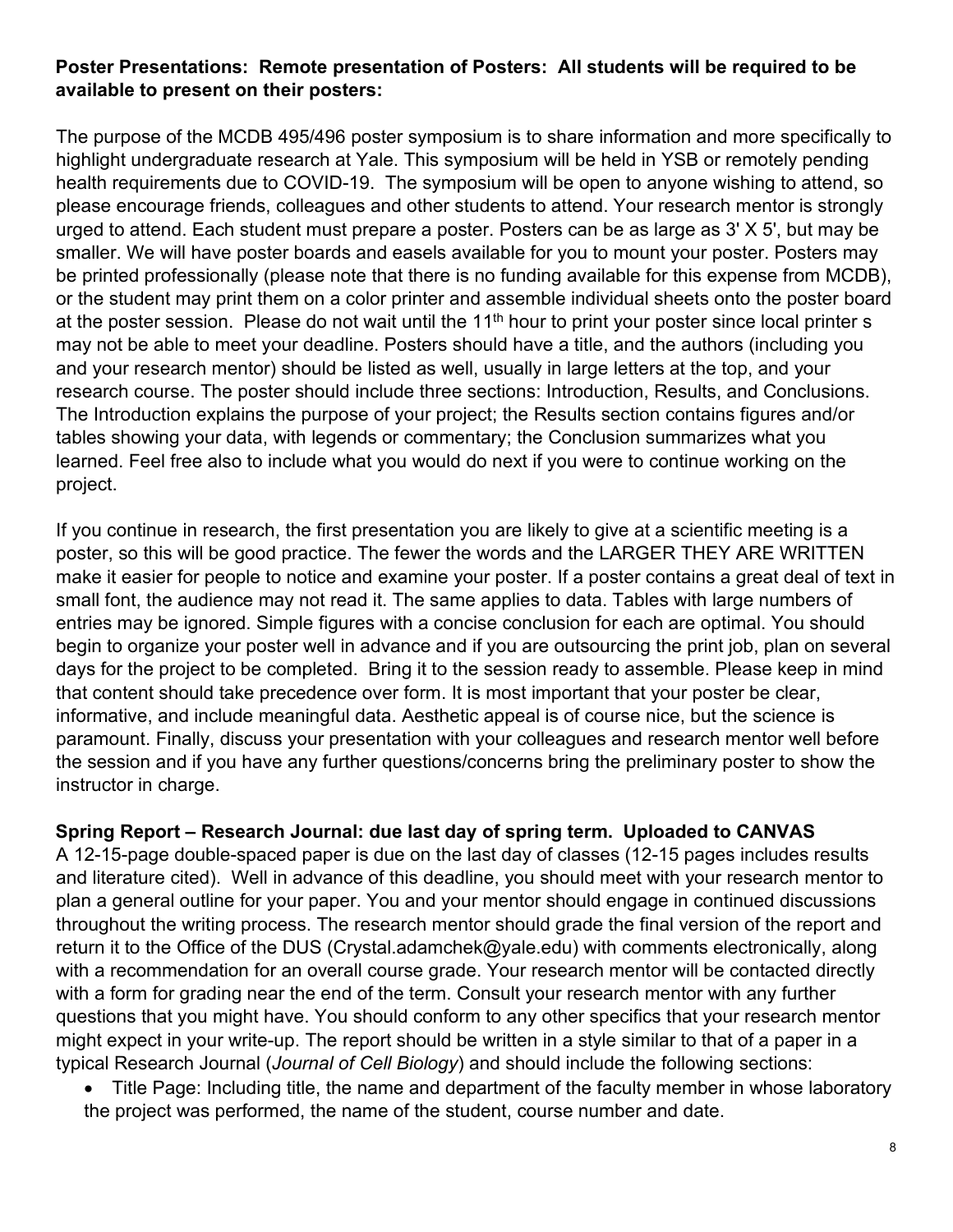- Abstract: This is a brief summary of the project and the results obtained.
- Introduction: What is the biological problem, why is it important, and what's known about it already
- Experimental Procedures (Material and Methods).

• Results and Figure Legends: Describe what you have done. Include bar graphs, sketches, diagrams, tables, photographs etc. -- whatever is needed to represent your data. Figure Legends include captions that describe the contents of each figure.

• Discussion: If your project was successful, describe the significance of the results. If your project did not work, describe what your think went wrong, and what your expectations were. Regardless of outcome, describe what you would try next if you were to continue the project.

• References: (literature cited) References to previous work mentioned in your paper, as well as methods used, should be cited as in any other research paper. Each reference must be listed in the order of its appearance in the text and include title, authors, journal name, volume, year and page numbers.

The preferred format style is detailed in the following paper: *How to Write you First Research Paper*. Elena D. Kallestinova. *Yale Journal of Biology and Medicine 84* (2011), pp 181-190. Yale Graduate School, Graduate Writing Center.

#### [https://poorvucenter.yale.edu/sites/default/files/files/hows\\_to\\_write\\_your\\_first\\_research\\_paper\\_2011.pdf](https://poorvucenter.yale.edu/sites/default/files/files/hows_to_write_your_first_research_paper_2011.pdf)

If you would like more detailed information, please read some of the guidelines outlined by the *Journal of Cell Biology*.

[https://poorvucenter.yale.edu/sites/default/files/files/hows\\_to\\_write\\_your\\_first\\_research\\_paper\\_2011.pdf](https://poorvucenter.yale.edu/sites/default/files/files/hows_to_write_your_first_research_paper_2011.pdf)

**Grading:** The final grade will be based in part on the recommendations from your research mentor and also on the level and quality of effort in the laboratory, your seminars, oral presentation to the peer cohort, poster presentation and the quality of the final research reports. The MCDB research coordinators maintain resolution of final grades, which may be at variance with suggested grades offered by mentoring principal investigators. A final grade deduction will be taken if a student fails to attend at least two MCDB Oral Presentation sessions. Failure to attend the two sessions will result in a loss of a half grade (e.g., a recommended A- will be lowered to a B+). Your mentor will be asked to recommend an interim grade of satisfactory (S) or unsatisfactory (U) at the end of the Fall term based on your laboratory effort and research proposal. Students receiving an unsatisfactory grade will be asked to meet with the instructor in charge and the mentor to identify problems and outline strategies for improvement. In the Spring semester, students will receive a letter grade that will be retroactively applied to the Fall term.

Students receive a grade of Satisfactory or Unsatisfactory for their effort in the fall term for MCDB 495. At the end of the spring term a Satisfactory grade in MCDB 495 is reassigned as a letter grade on your transcripts, and MCDB 496 is also given a letter grade that will be on your senior year transcripts. In rare instances where students receive a grade of Unsatisfactory in MCDB 495, they will not be permitted to continue to MCDB 496.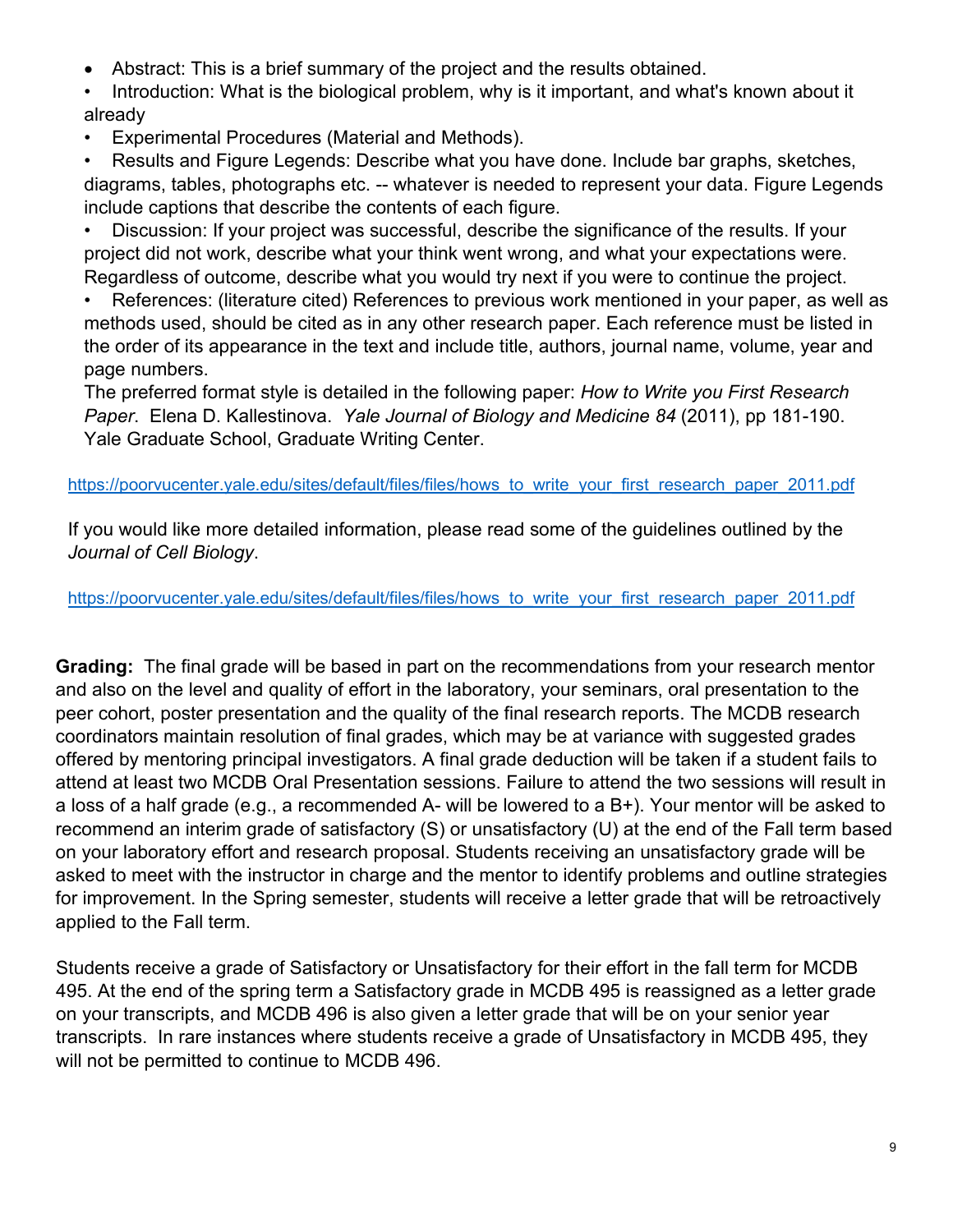## **Addendum: (updated 8/2021)**

# **Molecular, Cellular & Developmental Biology**

## **The Senior Requirement**

In addition to the course work described on previous pages, all majors in Yale College must satisfy a senior requirement. In MCDB, this can be accomplished in any of several ways, depending on whether the student is a candidate for a BA, BS, BS INT, or BS/MS degree. *The senior requirement must be done during the senior year.*

## **The BA Degree [0 (senior essay) or 1 (MCDB 475) credit]**

The requirement can be met in either of two ways: by submitting a senior essay of 15-20 pages evaluating current research in a field of biology; or by successful completion of one credit of Senior Independent Research (MCDB 475a or b).

A senior choosing to fulfill the requirement with a senior essay must consult with a faculty advisor on the scope and literature of the topic and submit their written approval to the office of the director of undergraduate studies at least one month before the paper is due in the student's last term. The senior essay may be related to the subject matter of a course, but the essay is a separate departmental requirement in addition to any work done in a course. It does not count toward the grade in any course. The senior essay must be completed and submitted via email to [crystal.adamchek@yale.edu](mailto:crystal.adamchek@yale.edu) at the office of the director of undergraduate studies by the last day of classes. Students electing this option should obtain an approval form from the office of the director of undergraduate studies.

### **The BS Degree [2 (MCDB 485 & 486) or 2 (MCDB 475 & 475) credits]**

The BS differs from the BA in its greater emphasis on individual research. The senior requirement for the standard BS is two contiguous terms of Senior Research: MCDB 485a/486b. However, students may take 2 contiguous terms of MCDB 475, at least one of which must be taken during the senior year. Ordinarily both terms of Research will be taken during the senior year, but it is possible for a student to begin work toward the senior requirement in the spring of the junior year by taking MCDB 475b, continue the research over the summer, and complete it during the fall of the senior year by taking MCDB 475a – which must be pre-approved by the DUS. Yale College does not grant academic credit for summer research unless the student is enrolled in an independent research course in Yale Summer Session.

## **The BS INT Degree [4 (MCDB 495 & 496) credits]**

For the MCDB BS Intensive major, students fulfill the senior requirement by taking MCDB 495a/496b, Senior Research Intensive, for four credits during their senior year.

### **The Combined BS/MS Degree Program**

Because of the additional and substantial requirements associated with thesis work in the third and fourth years, there is no Senior Requirement *per se*.

=====================================================================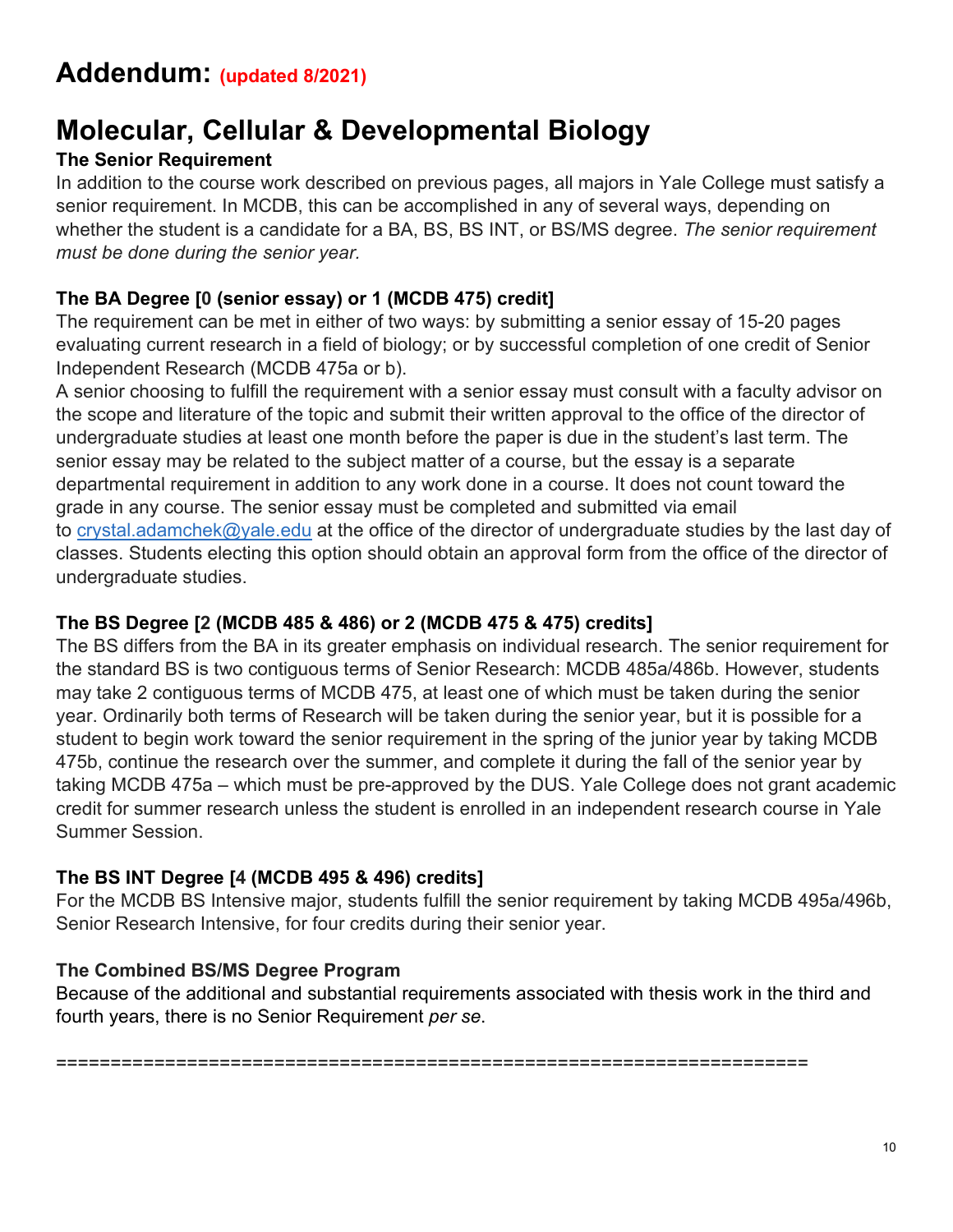## **The Senior Requirement – Some Special Options During Covid-19 Pandemic**

We hope that seniors will be able to complete their senior research as originally outlined above. **For** instance, it may be possible to work in lab during the fall of 2020, or some research projects involving data analysis or computation may be pursued remotely. However, should it not be possible to complete the research requirements, we are making the following substitutions possible to count towards senior requirements.

In addition, if it becomes necessary to move away from in-person research during fall 2021 or spring 2022 semesters, those enrolled in senior research courses will be transitioned to MCDB 470/471 style tutorials or other arrangements made with their lab with permission of the DUS, while remaining enrolled in the original course number.

### **The BA Degree [0 (senior essay) or 1 (MCDB 475) credit or 1 (MCDB 350+) credit or 1 (MCDB 470) credit or 1 (MCDB 471) credit]**

A) A course MCDB 350 or higher may be substituted for MCDB 475. This is in addition to the regular requirement for an MCDB 350+.

- B) MCDB 470 or MCDB 471 may be substituted for MCDB 475.
- C) The senior essay option remains an option instead of either of these.

## **The BS Degree [2 (MCDB 485 & 486) or 2 (MCDB 475 & 475) ) or 2 (MCDB 350+/MCDB 470/471) credits]**

A) During the pandemic, the two independent research courses MCDB 485/486 or MCDB 475 can be replaced by MCDB courses numbered at or above 350. These are in addition to the regular major requirement of one MCDB 350+ course.

B) The research courses may also be replaced by the new MCDB 470 or MCDB 471 courses. These can replace one or both terms.

## **The BS INT Degree [4 (MCDB 495 & 496) credits or 4 credits from MCDB350+/470/471]**

Given the research-intensive nature of this degree, the best option is to fulfill the Senior Requirement with 4 credits of independent research. We will, however, allow the substitution of any combination of 4 MCDB courses numbered at or above 350 or the new MCDB 470 or 471 courses. *Any of the options other than the 4 credits of independent research will require the permission of the DUS.* 

The MCDB 350+ courses in this option are in addition to the regular major requirement of one MCDB 350+ course.

===============================================

### **MCDB 470 – Tutorial in MCDB**

Offered fall 2021 and spring 2022. Individual or small-group study for qualified students who wish to investigate an area of experimental biology not presently covered by regular courses. A student must secure the sponsorship of a Yale faculty member, who sets the specific requirements. The course will include one or more written works and is expected to meet at least once per week. *It will require the submission of a brief course description, a syllabus, and a reading list to and permission from the DUS at the beginning of the term.*